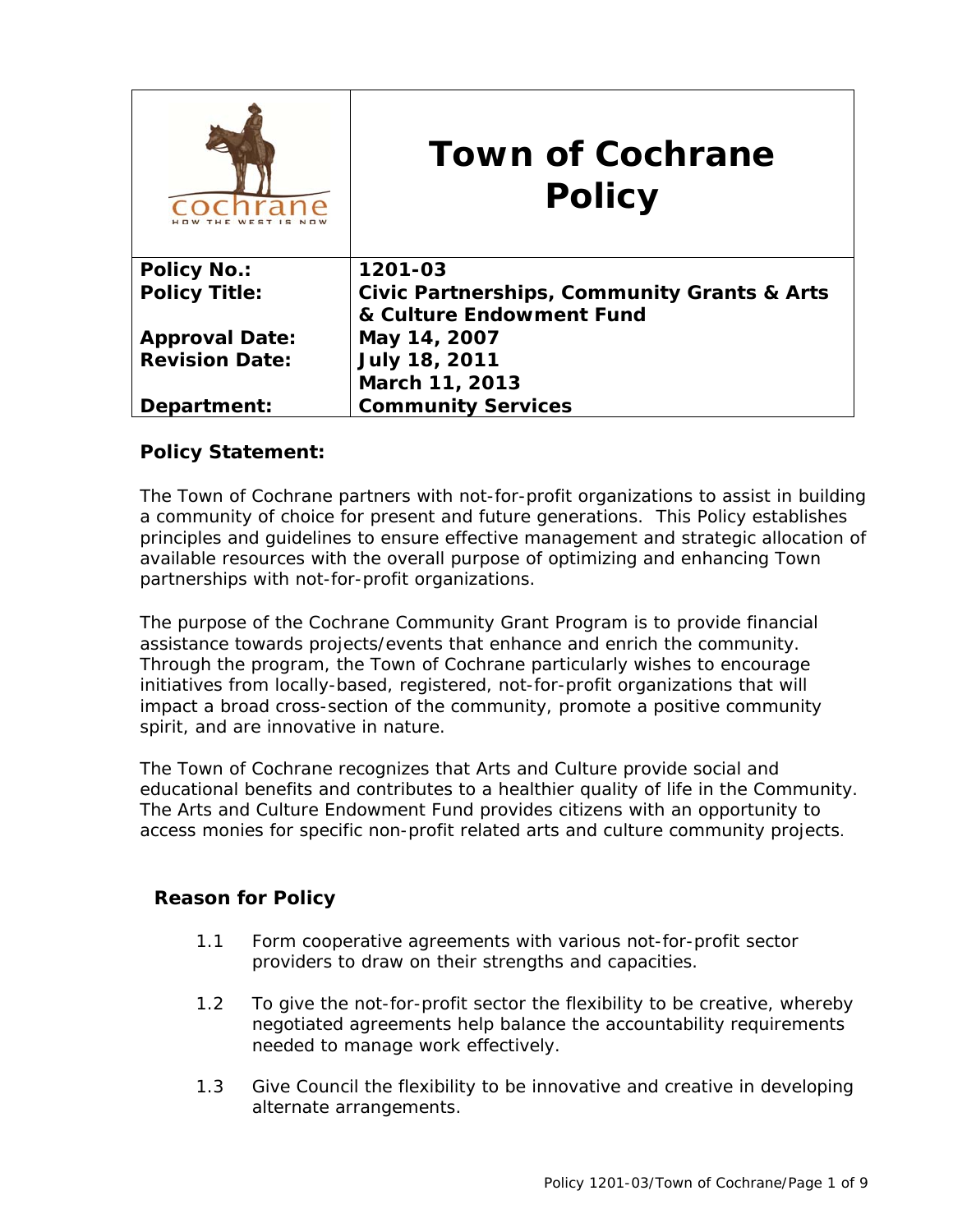- 1.4 Ensure timely response to emerging issues.
- 1.5 Provide direction for groups seeking financial support from the Town of Cochrane for projects/events.
- 1.6 Provide a procedure for Council to reach decisions for providing financial support on a fair and equitable basis.
- 1.7 Promote arts and culture projects by not-for-profit organizations in the Town of Cochrane

# **2. Definitions**

- 2.1 **Not-for-Profit Organization** means an organization recognized by the Provincial Societies Act that does not distribute surplus funds to owners or shareholders, any surplus is retained by the organization for its self preservation, expansion and future plans.
- 2.2 **Other Partnerships** means a partnership between the Town of Cochrane and a registered not-for-profit organization that outlines the use of Town assets for purposes outlined in a Civic Partnership Agreement.
- 2.3 **Endowment Fund** means an account that is invested to earn a return of growth of which a percentage of the account value is used each year for a specified charitable purpose(s).

# **3. Responsibilities**

- 3.1 Town Council to*:* 
	- 3.1.1 Approve by resolution this policy and any amendments.
	- 3.1.2 Consider the allocation of resources for successful implementation of this policy in the annual budget process.
	- 3.1.3 Approve on an annual basis the level of funding available from the interest earned on the principal amount of the Arts and Culture Endowment Fund.
	- 3.1.4 Recognize the benefits of civic partnerships.
	- 3.1.5 Serve as an advocate for civic partnerships.
	- 3.1.6 Approve distribution of Annual Operating Grants, Community Grants and funding from the Arts and Culture Endowment Fund.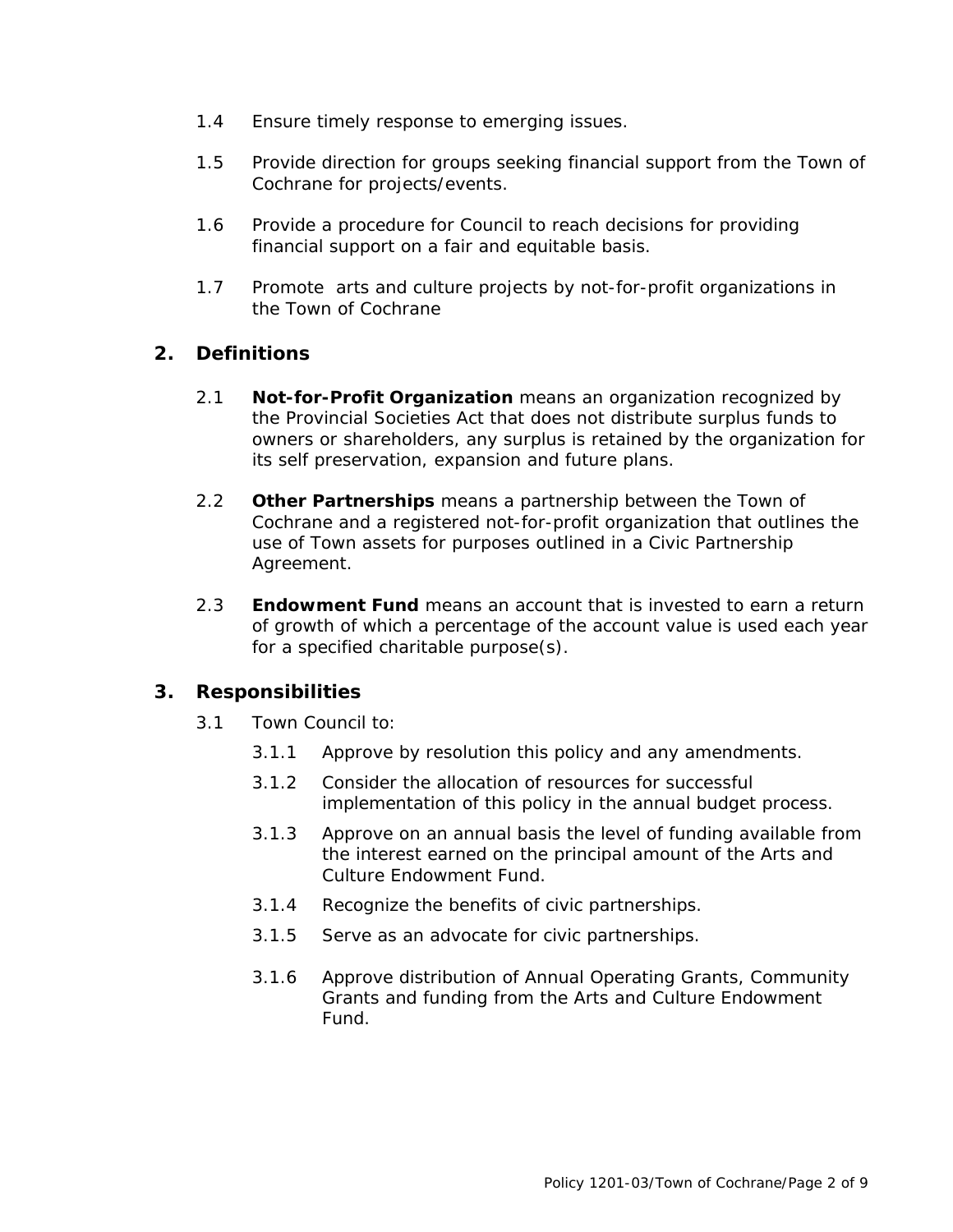- 3.2 Chief Administrative Officer to:
	- 3.2.1 Implement this policy and approve procedures.
	- 3.2.2 Ensure policy and procedure reviews occur and verify the implementation of policies and procedures.
	- 3.2.3 Recognize the benefits of civic partnerships.
	- 3.2.4 Serve as an advocate for civic partnerships.
	- 3.2.5 Approve and implement any procedures relative to this policy.
	- 3.2.6 Recommend to Council necessary policy amendments.
- 3.3 Senior Manager, Community Services to:
	- 3.3.1 Ensure implementation of this policy.
	- 3.3.2 Ensure that this policy is reviewed periodically.
	- 3.3.3 Make recommendations to the Chief Administrative Officer of necessary policy or procedure amendments.
	- 3.3.4 Recognize the benefits of civic partnerships.
	- 3.3.5 Serve as an advocate for civic partnerships.
- 3.4 Supervisors to:
	- 3.4.1 Ensure policy is understood by employees and adhered to.
	- 3.4.2 Ensure implementation of this policy.
- 3.5 All Employees to:
	- 3.5.1 Understand and adhere to this policy.
- **4. End of Policy**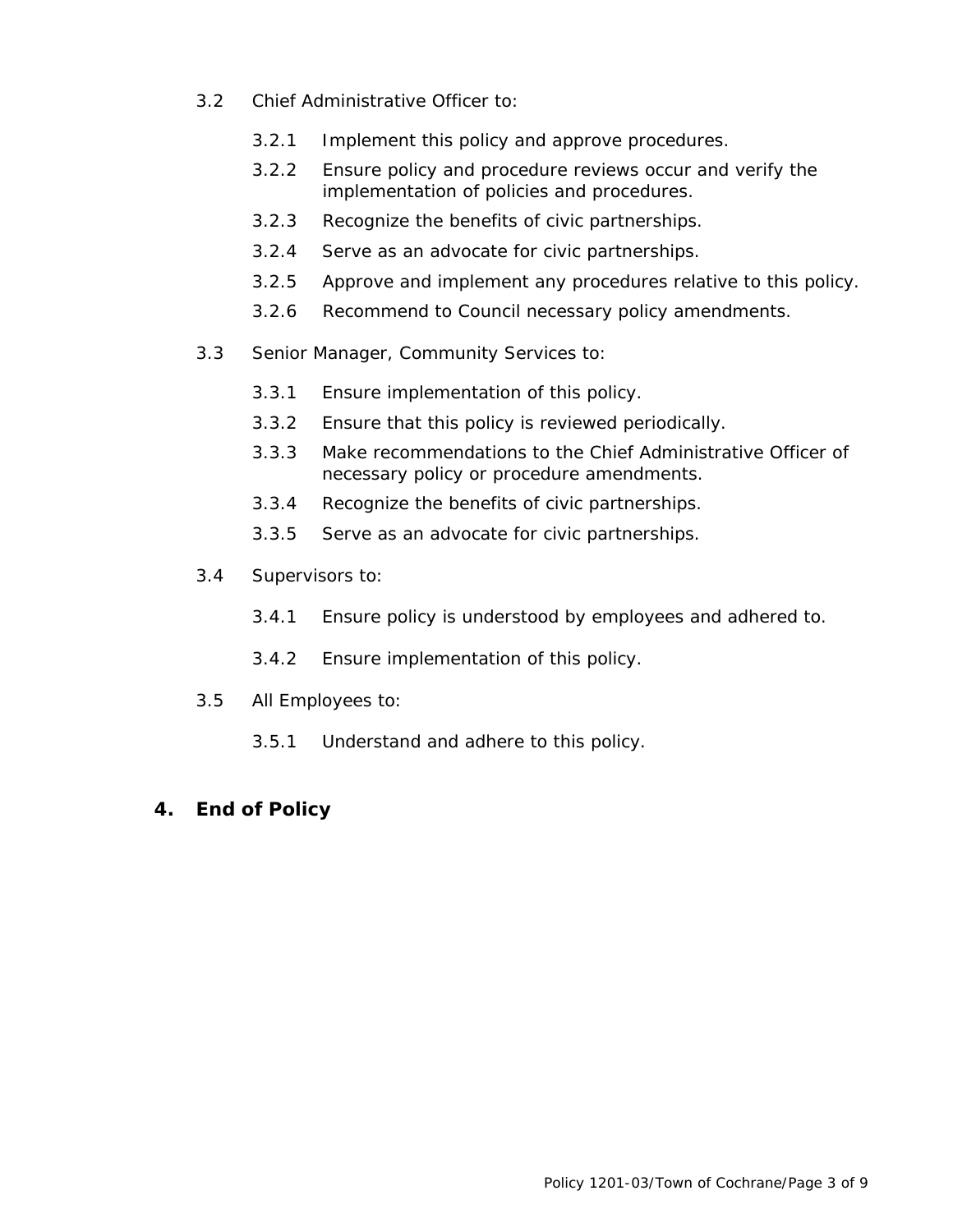|                      | <b>Town of Cochrane</b><br>Procedure          |
|----------------------|-----------------------------------------------|
| <b>Policy No.:</b>   | 1201-03                                       |
| <b>Policy Title:</b> | Civic Partnerships, Community Grants & Arts & |
|                      | <b>Culture Endowment Fund</b>                 |
| Department:          | <b>Community Services</b>                     |

## **1. Civic Partnerships – Annual Operating Grants**

- 1.1 Funding requirements for Annual Operating Grants will be provided through the Town's budget process.
- 1.2 Distribution of Annual Operating Grants will be at the discretion of Council and will be part of the budget deliberations.
- 1.3 There is no guarantee of Annual Operating Grants from year to year.
- 1.4 All Applicants must be registered not-for-profit organizations that operate a day-to-day service within the Town of Cochrane.
- 1.5 The Applicant's membership and beneficiaries of its programs and services must be predominantly residents of the Town of Cochrane.
- 1.6 The Applicant's membership and beneficiaries of its programs and services must be directed to the improvement of the quality of life of Cochrane residents.
- 1.7 Annual Operating Grants shall not be used for capital purchases.
- 1.8 The Annual Operating Grants shall be used to further the Applicant's not-for-profit activities, and must not either directly or indirectly be used to further a profit venture.
- 1.9 Within the deadlines, the Applicant must file and provide all documents and information outlined in the Annual Operating Grant Application.
- 1.10 An Applicant that can accomplish an adequate level of activity without an Annual Operating Grant may not be approved for a Grant.
- 1.11 All Applicants must demonstrate fiscal responsibility.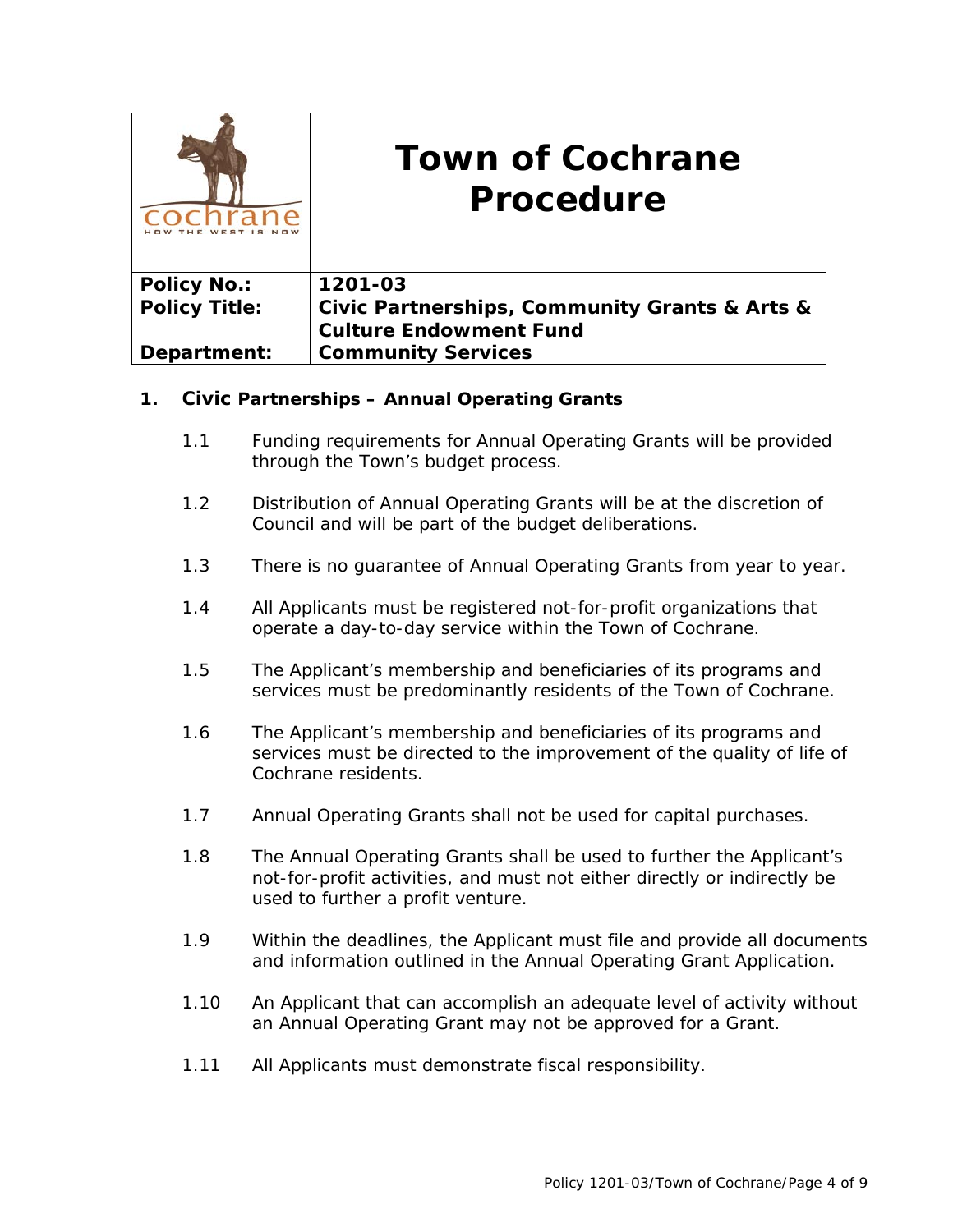- 1.12 All Applicants shall demonstrate initiative and success in generating diverse forms of revenue.
- 1.13 There shall be no opportunity to appeal Council's Annual Operating Grant decisions.
- 1.14 Successful Applicants may be required to report to Council providing an outline of activity completed with the funding received prior to September 1 of the funding year.
- 1.15 Applications
- 1.15.1 Applicants must apply by September 1 of each year for the following budget year. Applications shall include:
	- Completed Application Form
	- Copy of Incorporated Documents (first time applicants)
	- Copy of current societies reporting completion
	- A proposed Operating Budget for year applying for money
	- A financial statement for the last completed fiscal year. (as per society's bylaws)
	- Additional information may be requested to assess application.

### **2. Civic Partnerships - Other Partnerships**

- 2.1 Not-for-profit groups may approach the Town with requests for long term partnerships that fall outside of annual operating grants.
- 2.2 The group's membership and beneficiaries of its programs and services must be predominantly residents of the Town of Cochrane.
- 2.3 The group's membership and beneficiaries of its programs and services must be directed to the improvement of the quality of life of Cochrane residents.
- 2.4 These partnerships will be developed at the discretion of Council
- 2.5 Each request will be evaluated based on the best interests of the Town and its citizens.
- 2.6 Administration will work with the not-for-profit groups to develop the terms of the partnership.
- 2.7 A legal opinion will be sought on all partnerships.
- 2.8 Previous partnerships may be used to help develop future partnerships.
- 2.9 A legal agreement may be struck for partnerships.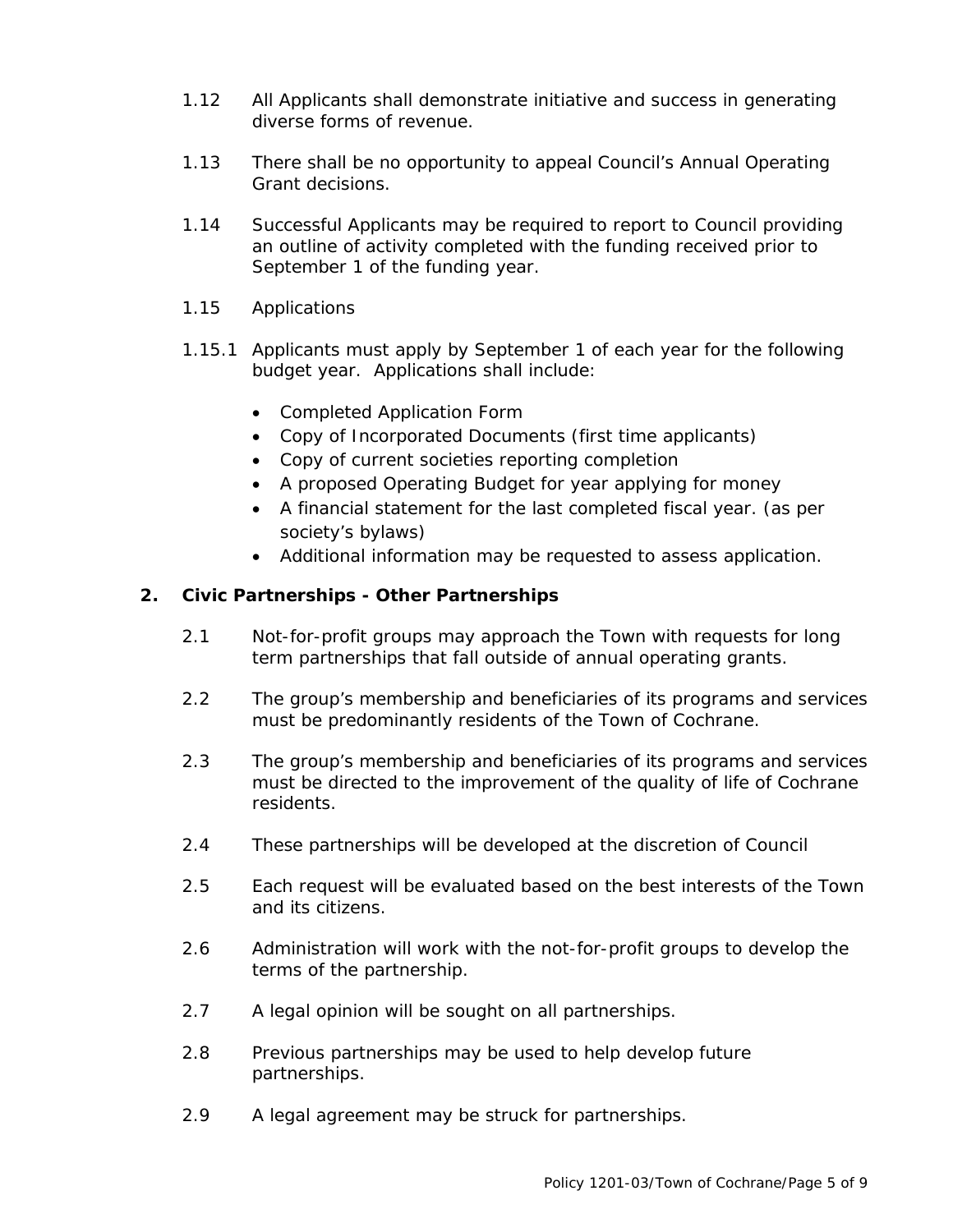## **3. Community Grants**

- 3.1 Available funding for Community Grants will be provided through the Town's budget process.
- 3.2 There is no guarantee of Community Grants funding from year to year.
- 3.3 Applicants must represent one of the following community sectors:
	- **Arts:**
	- Culture;
	- Heritage:
	- Recreation;
	- Environment; or
	- Community spirit.
	- *Note: Projects/Events relating to social well-being of the community are eligible for FCSS grant funding and will not be considered for Community Grant Program funding.*
- 3.4 All Applicants must be registered not-for-profit organizations based within the Town of Cochrane's Corporate Boundaries.
- 3.5 New applications meeting criteria may be given priority over repeat applications.
- 3.6 The project/event, or the phase of the project/event being applied for, must be completed within twenty-four (24) months of funds being distributed.
- 3.7 Organizations must have completed any required reports and/or financial statements for projects/events that have previously received Community Grant funding before being eligible for another Community Grant.
- 3.8 Applications will be accepted and reviewed one time per calendar year. (May 1).
- 3.9 Through the Application, the Applicant must demonstrate the following:
	- Planning and management capabilities;
	- Other active fund-raising efforts;
	- A need for the funds requested;
	- Level of financial stability;
	- Adequate insurance coverage; and
	- Benefit to the community of the project/event.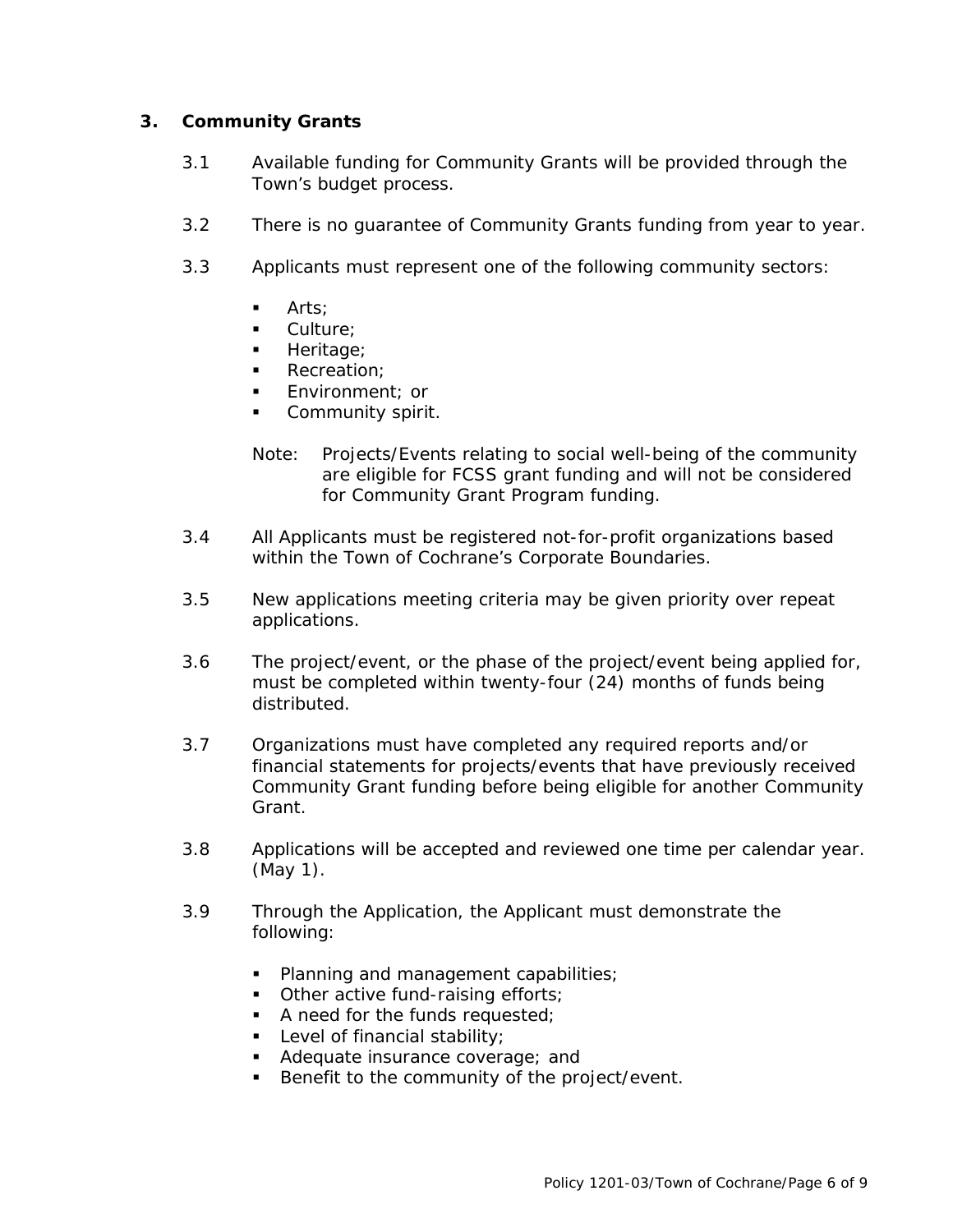- 3.10 Applications must be project/event based and will not be considered for the following:
	- ongoing operating expenditures;
	- purchase of uniforms; or
	- **projects/events that other bodies or levels of government have a** clear, legislated responsibility for (i.e. health, education).
- 3.11 Applicants may apply for 50% funding to a maximum of \$2,500 per project/event.
- 3.12 Applications will be reviewed and evaluated and funding recommendations will be presented to Council for adoption.
- 3.13 All Applicants will be notified of Council's funding decisions.
- 3.14 Grant recipients must:
	- agree that any project/event cost shortfalls or resulting ongoing funding requirements will be their responsibility;
	- agree to recognize the Town's contribution to the project/event in all related public information, printed material and media coverage; and
	- agree to provide the Town of Cochrane with a follow-up report on the project/event supported by the grant within 90 days following completion of the project/event;
	- **agree to return to the Town of Cochrane any unused grant dollars.**
- 3.15 Any unused funds from an Application Period may be carried forward to the next Application Period.
- 3.16 Council has the discretion to waive criteria for specific applications.

### **4. Arts and Culture Endowment Fund**

- 4.1 Available funding from the Arts and Culture Endowment Fund will be determined through the Town's budget process.
- 4.2 There is no guarantee of funding from year to year.
- 4.3 All Applicants must be registered not-for-profit organizations based within the Town of Cochrane's Corporate Boundaries.
- 4.4 Eligible projects will:
	- Stimulate appreciation of the arts and culture within the community;
	- Build community support and/or attract visitors;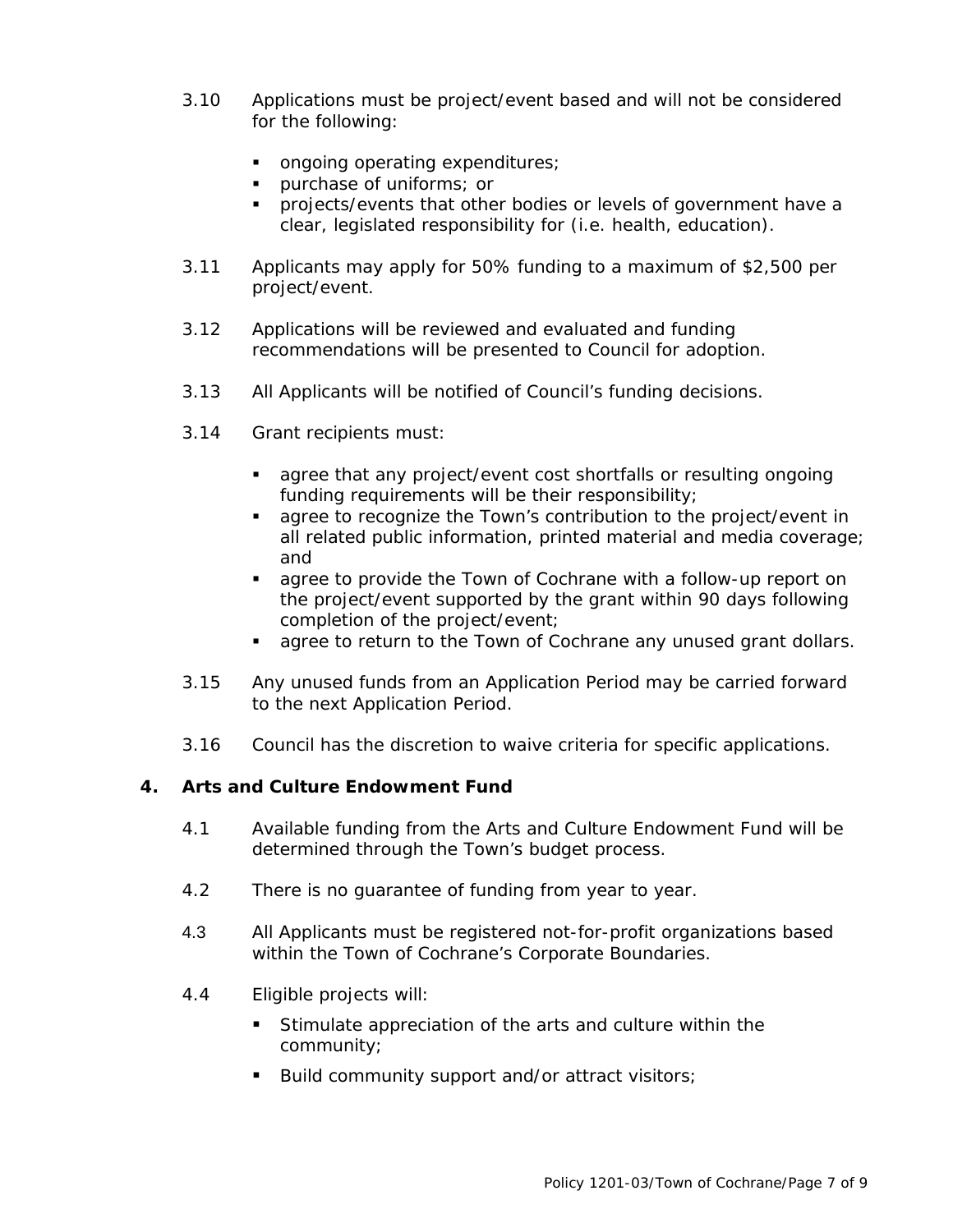- Contribute to artistic or cultural achievement within the community;
- 4.5 The project, or the phase of the project being applied for, must be completed within twenty-four (24) months of funds being distributed.
- 4.6 Organizations must have completed any required reports and/or financial statements for projects/activities that have previously received Town of Cochrane Funding before being eligible for funding from the Arts and Culture Endowment Fund.
- 4.7 Applications will be accepted and reviewed on an ongoing basis.
- 4.8 Through the Application, the Applicant must demonstrate the following:
	- **Planning and management capabilities;**
	- A project plan and timeline;
	- **•** Other active fund-raising efforts;
	- A need for the funds requested;
	- Level of financial stability;
	- Adequate insurance coverage; and
	- Benefit to the community of the project.
- 4.9 Applications must be project based and will not be considered for the following:
	- Sales, exhibitions, festivals, performances or events;
	- Sustaining, operating or administrative expenses not associated with project;
	- **Studies, plans or strategies;**
	- Conferences, workshops, seminars, educational programs or professional development;
	- **Travel:**
	- **Building renovation or repairs;**
	- Purchase of uniforms or specialized equipment not as a community asset
- 4.10 Applications will be reviewed and evaluated and funding recommendations will be presented to Council for adoption.
- 4.11 Applicants or organizations requesting Arts and Culture Endowment Funding may be asked to make a brief presentation.
- 4.12 All Applicants will be notified upon receipt of application and following Council's funding decisions.
- 4.13 Arts and Culture Endowment Fund recipients must: